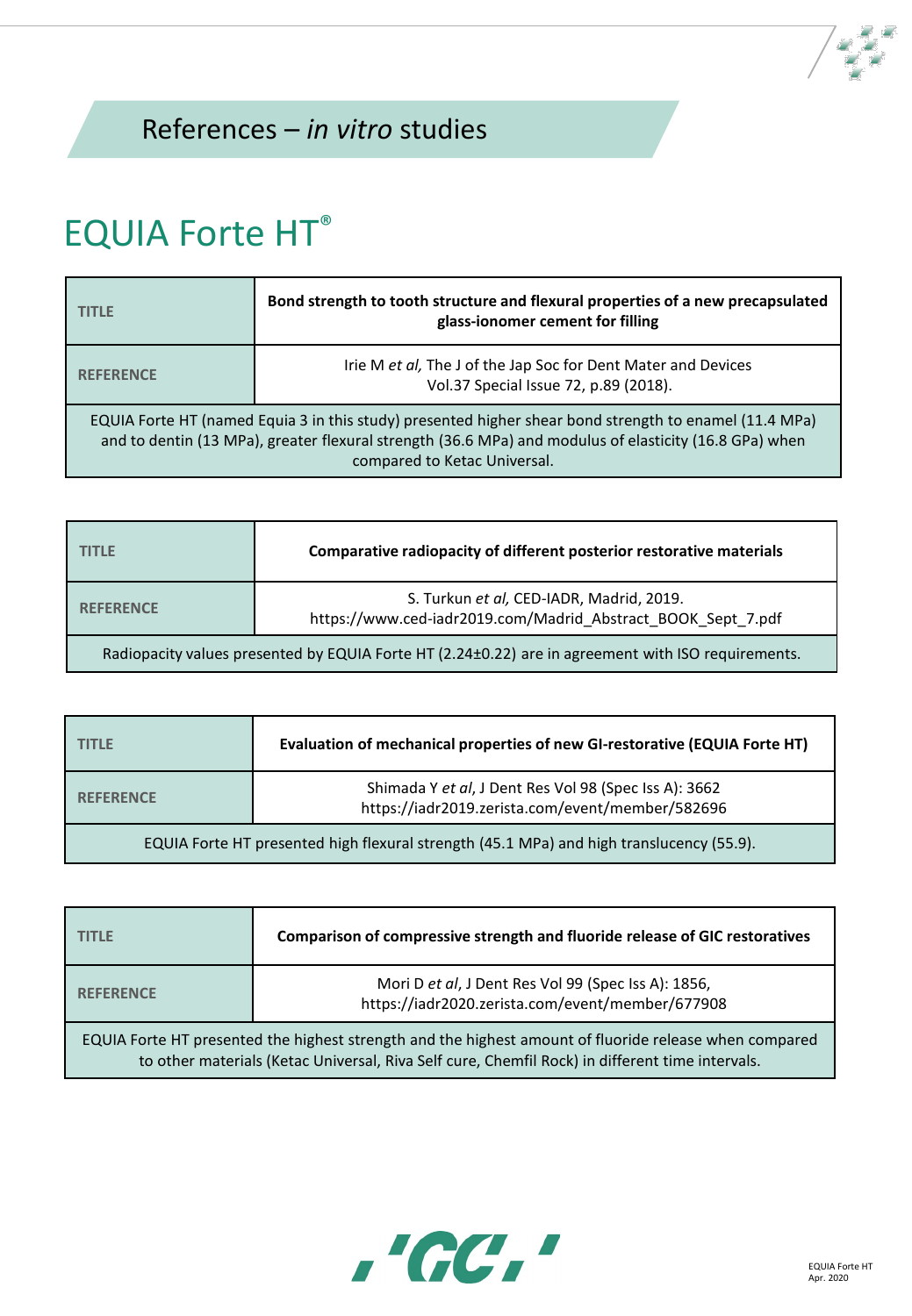## EQUIA Forte HT®

| <b>TITLE</b>                                                                                                                                                                                                                            | Stabilization time of chemical bonds in restorative glass-ionomer/glass-hybrid<br>cements                   |
|-----------------------------------------------------------------------------------------------------------------------------------------------------------------------------------------------------------------------------------------|-------------------------------------------------------------------------------------------------------------|
| <b>REFERENCE</b>                                                                                                                                                                                                                        | Pascotto R et al, J Dent Res Vol 99 (Spec Iss A): 1051,<br>https://iadr2020.zerista.com/event/member/679151 |
| Time for chemical bonds stabilization of EQUIA Forte HT was 740s, while for Riva it was 393s. The longer it<br>takes to stabilize the chemical bonds, the greater the amount of chemical bonds, improving the mechanical<br>properties. |                                                                                                             |

| <b>TITLE</b>                                                                                                                                                  | Compression fracture resistance of four different glass-ionomer cements                                    |
|---------------------------------------------------------------------------------------------------------------------------------------------------------------|------------------------------------------------------------------------------------------------------------|
| <b>REFERENCE</b>                                                                                                                                              | Glavina D et al, J Dent Res Vol 99 (Spec Iss A): 1284,<br>https://iadr2020.zerista.com/event/member/677597 |
| EQUIA Forte HT presented significantly higher fracture resistance than other materials (EQUIA Forte HT<br>245,3N; Ketac Molar 140,7N; IonoStar Molar 114,5N). |                                                                                                            |

| <b>TITLE</b>                                                                                                                                                                                                                                                  | Compressive strength, microhardness, acid erosion of restorative glass<br>hybrid/glass-ionomer cements    |
|---------------------------------------------------------------------------------------------------------------------------------------------------------------------------------------------------------------------------------------------------------------|-----------------------------------------------------------------------------------------------------------|
| <b>REFERENCE</b>                                                                                                                                                                                                                                              | Navarro M et al, J Dent Res Vol 99 (Spec Iss A):1310,<br>https://iadr2020.zerista.com/event/member/679417 |
| EQUIA Forte HT presented the highest values for compressive strength (207.58MPa) when compared to<br>other groups. Microhardness values were 130.95KHN, higher than those of Ketac Molar. No difference on the<br>acid-erosion was detected among the groups. |                                                                                                           |

| TITI F                                                                                                                                             | The influence of surface resin coating on the color stability of restorative glass-<br>ionomer /glass hybrid cements |
|----------------------------------------------------------------------------------------------------------------------------------------------------|----------------------------------------------------------------------------------------------------------------------|
| <b>REFERENCE</b>                                                                                                                                   | Menezes-Silva R et al, J Dent Res Vol 99 (Spec Iss A):1312,<br>https://iadr2020.zerista.com/event/member/679419      |
| The surface coating improved color stability overtime. Ketac Universal presented significant color alterations<br>when compared to EQUIA Forte HT. |                                                                                                                      |